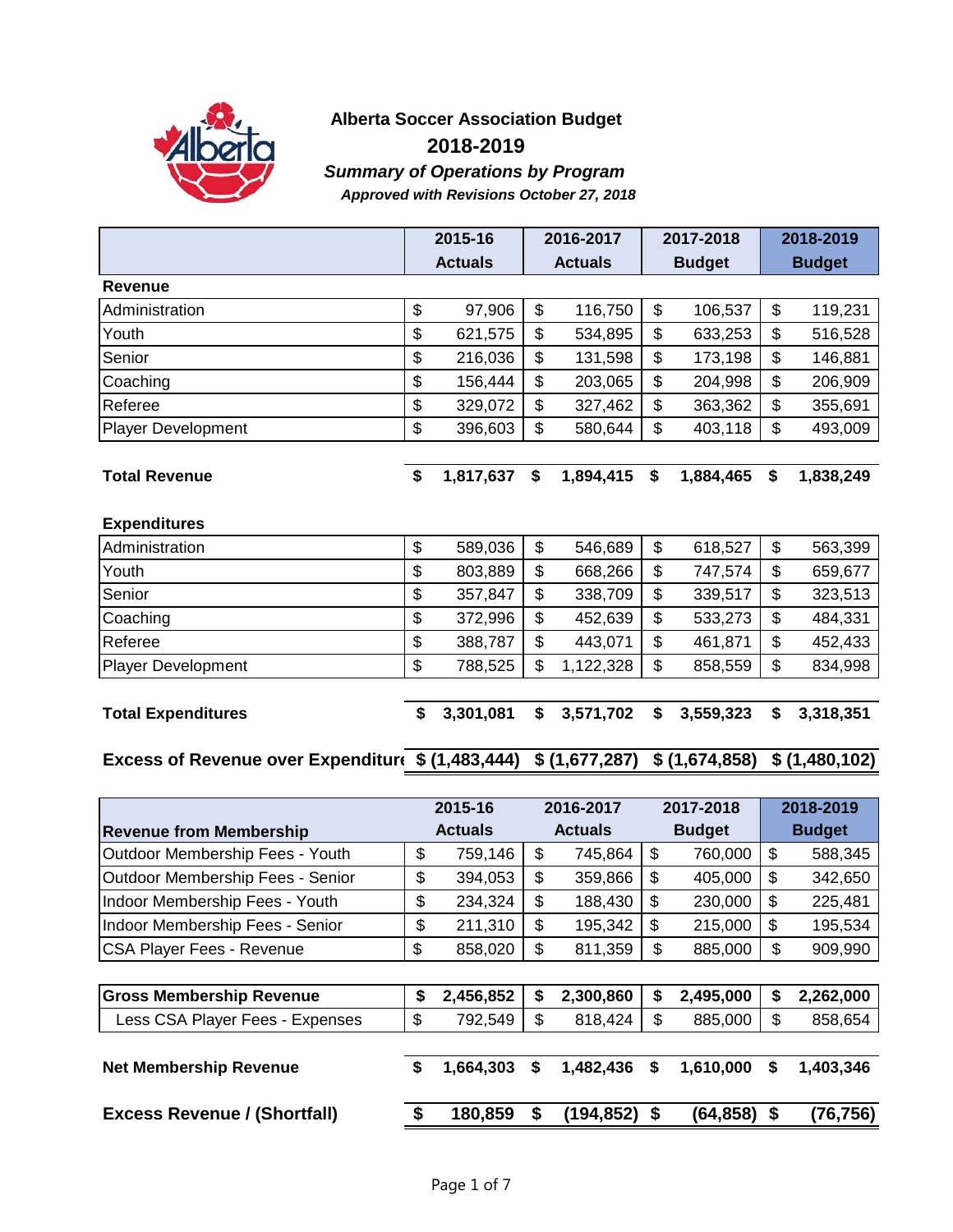

# **Alberta Soccer Association Budget Administration 2018-2019**

|                                            |                       | 2016<br><b>Actuals</b> |                           | 2017<br><b>Actuals</b> |                     | 2017-2018<br><b>Budget</b> |                           | 2018-2019<br><b>Budget</b> |
|--------------------------------------------|-----------------------|------------------------|---------------------------|------------------------|---------------------|----------------------------|---------------------------|----------------------------|
| Revenue                                    |                       |                        |                           |                        |                     |                            |                           |                            |
| Grants, Sponsorship, & Fundraising         | \$                    | 56,395                 | $\boldsymbol{\mathsf{S}}$ | 69,372                 | \$                  | 64,107                     | $\boldsymbol{\mathsf{S}}$ | 69,005                     |
| Membership & Affiliation                   | \$                    | 7,350                  | $\boldsymbol{\mathsf{S}}$ | 7,350                  | \$                  | 7,350                      | $\boldsymbol{\mathsf{S}}$ | 7,350                      |
| <b>Other Admin Revenues</b>                | \$                    | 34,161                 | \$                        | 40,028                 | \$                  | 35,080                     | \$                        | 42,876                     |
| <b>Total Revenues</b>                      | $\boldsymbol{\theta}$ | 97,906                 | $\mathcal{S}$             | 116,750                | \$                  | 106,537                    | $\boldsymbol{\mathsf{S}}$ | 119,231                    |
| <b>Expenses</b>                            |                       |                        |                           |                        |                     |                            |                           |                            |
| <b>Board &amp; Committees</b>              | \$                    | 41,443                 | $\boldsymbol{\mathsf{S}}$ | 49,645                 | \$                  | 53,873                     | $\boldsymbol{\mathsf{S}}$ | 59,618                     |
| <b>General Office</b>                      | \$                    | 161,896                | \$                        | 124,595                | \$                  | 137,544                    | \$                        | 144,691                    |
| <b>Human Resources</b>                     | \$                    | 241,626                | \$                        | 179,732                | $\mathfrak{L}$      | 211,804                    | \$                        | 195,983                    |
| Insurance                                  | \$                    | 9,339                  | \$                        | 10,854                 | \$                  | 9,986                      | $\boldsymbol{\theta}$     | 11,652                     |
| Meetings (Members)                         | \$                    | 62,349                 | \$                        | 75,624                 | \$                  | 58,000                     | $\boldsymbol{\mathsf{S}}$ | 65,434                     |
| <b>Other Admin Expenses</b>                | \$                    | 53,387                 | \$                        | 80,013                 | $\mathfrak{L}$      | 121,320                    | $\boldsymbol{\mathsf{S}}$ | 60,020                     |
| <b>Professional Fees</b>                   | \$                    | 18,998                 | $\mathcal{L}$             | 26,226                 | \$                  | 26,000                     | $\boldsymbol{\mathsf{S}}$ | 26,000                     |
| <b>Total Expenditures</b>                  | \$                    | 589,036                | $\mathfrak{S}$            | 546,689                | \$                  | 618,527                    | $\mathfrak{L}$            | 563,399                    |
| <b>Excess of Revenue over Expenditures</b> | \$                    | (491,130)              | \$                        | (429,939)              | \$                  | (511,990)                  | \$                        | (444, 168)                 |
| <b>Membership Revenue Allocation</b>       |                       |                        |                           |                        |                     |                            |                           |                            |
| Administration - Youth                     | ፍ                     | 312529                 | $\hat{\mathcal{L}}$       | 299668                 | $\hat{\mathcal{L}}$ | 292536                     |                           | 282 011                    |

| Youth<br><b>IAdministration -</b>           | 312,529 | - J.D                | 299,688 | ۰D  | 292,536      | 282,011     |
|---------------------------------------------|---------|----------------------|---------|-----|--------------|-------------|
| Senior<br><b>Administration -</b>           | 178,601 | $\triangle$<br>- J.D | 130,251 | ۰D  | .478<br>150, | 775<br>132. |
| Profit / (Loss)<br><b>IAdministration -</b> |         |                      |         | -11 | (64, 858)    | (29, 382)   |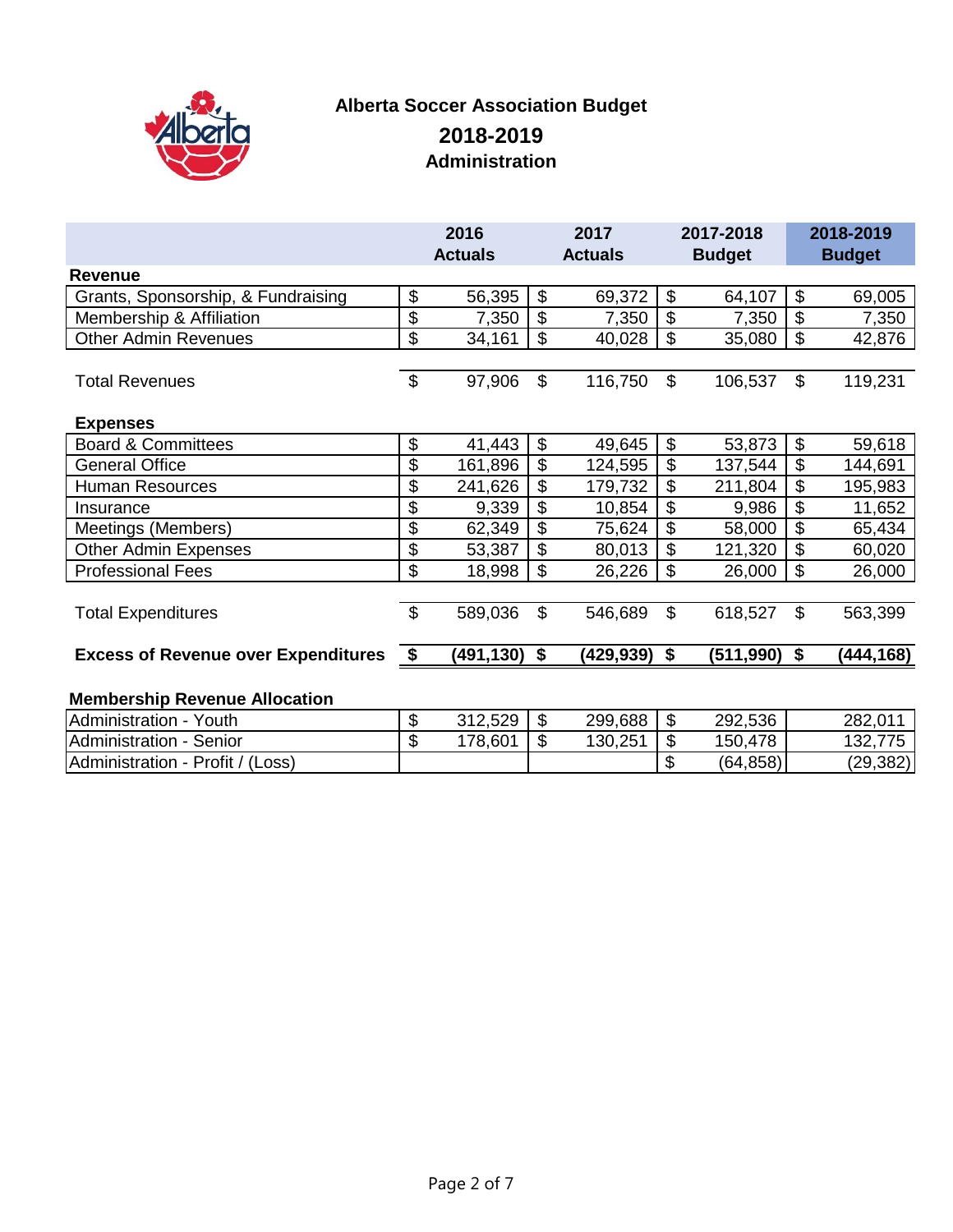

## **Alberta Soccer Association Budget 2018-2019 Youth Program**

|                                            | 2016           | 2017           | 2017-2018     | 2018-2019     |
|--------------------------------------------|----------------|----------------|---------------|---------------|
|                                            | <b>Actuals</b> | <b>Actuals</b> | <b>Budget</b> | <b>Budget</b> |
| <b>Revenue</b>                             |                |                |               |               |
| Grants, Sponsorship, & Fundraising         | 92,236         | 72,231         | 99,798        | 89,909        |
| Games Program                              | 21,772         |                | 29,680        |               |
| <b>National Competitions</b>               | 104,673        | 19,439         | 90,000        | 18,000        |
| <b>Other Revenue</b>                       |                |                |               |               |
| <b>Provincial Competitions</b>             | 371,479        | 407,165        | 375,150       | 377,619       |
| Travel, Insurance, & Tournaments           | (0)            | 36,060         | 38,625        | 31,000        |
|                                            |                |                |               |               |
| <b>Total Revenues</b>                      | 590,161        | 534,895        | 633,253       | 516,528       |
|                                            |                |                |               |               |
| <b>Expenses</b>                            |                |                |               |               |
| Games Program                              | 53,988         |                | 54,395        |               |
| Human Resources                            | 96,546         | 100,751        | 99,512        | 103,608       |
| <b>Other Expenses</b>                      | 10,001         | 8,822          | 16,500        | 15,800        |
| <b>National Competitions</b>               | 164,666        | 73,067         | 112,450       | 56,750        |
| <b>Provincial Competitions</b>             | 381,895        | 394,274        | 402,843       | 394,620       |
| Travel & Insurance                         | 96,794         | 91,351         | 81,875        | 88,899        |
|                                            |                |                |               |               |
| <b>Total Expenditures</b>                  | 803,889        | 668,266        | 767,574       | 659,677       |
| <b>Excess of Revenue over Expenditures</b> | (213,729)      | (133, 371)     | (114,322)     | (143, 149)    |
| <b>Membership Revenue Allocation</b>       |                |                |               |               |

#### Youth Program - Youth \$ 182,314 \$ 133,371 \$ 114,322 \$ 143,149 19 Youth Program - Senior<br>
Youth Program - Profit / (Loss)  $\begin{array}{|c|c|c|c|c|c|}\n\hline\n\text{5} & - & \text{\$} & - & \text{\$} & - & \text{\$} & - & \text{\$} & - & \text{\$} & - & \text{\$} & - & \text{\$} & - & \text{\$} & - & \text{\$} & - & \text{\$} & - & \text{\$} & - & \text{\$} & - & \text{\$} & - & \text{\$} & - & \text{\$} & - & \text{\$} & - & \text$ Youth Program - Profit / (Loss) \$ - \$ - \$ - \$ -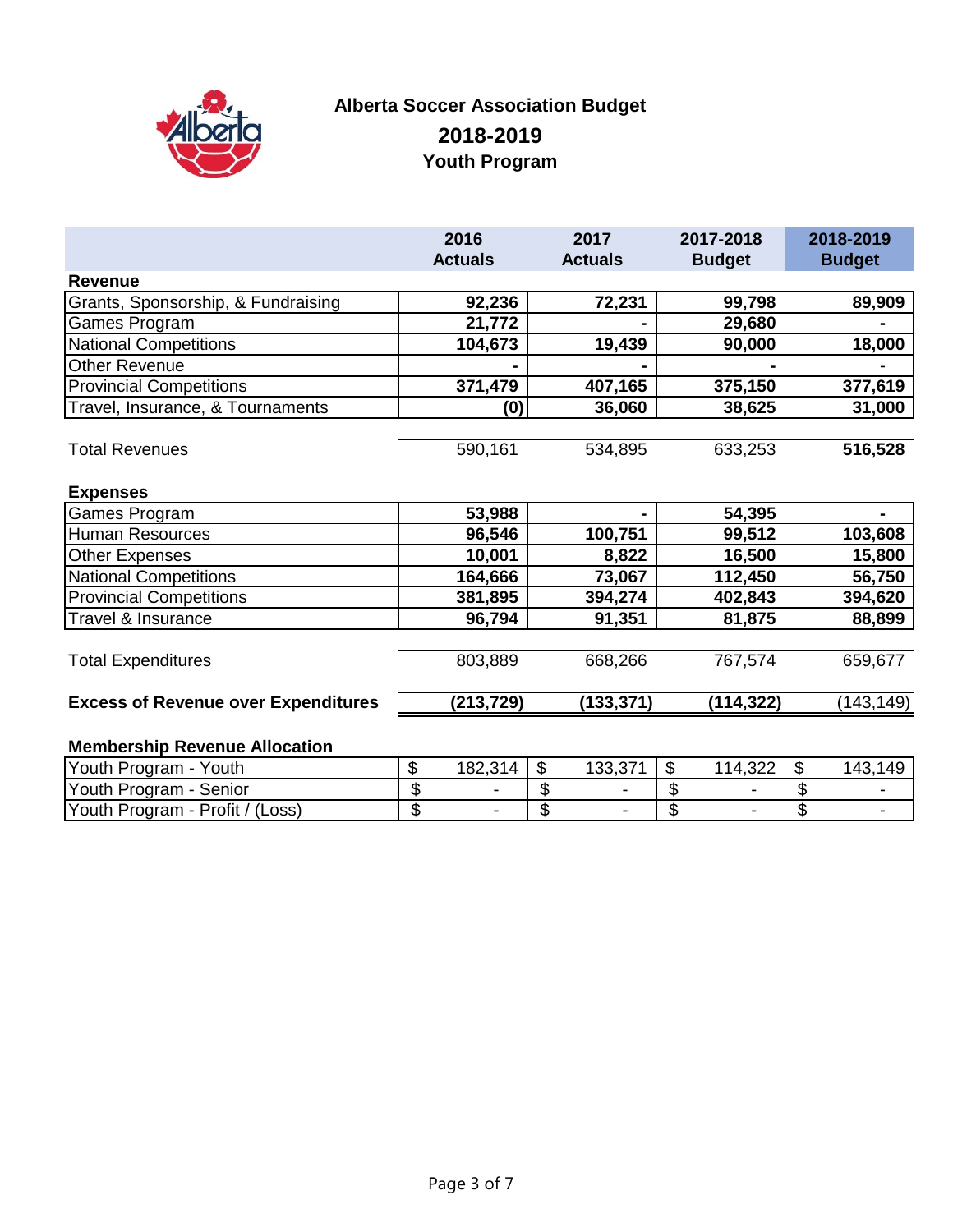

## **Alberta Soccer Association Budget 2018-2019 Senior Program**

|                                            | 2016           | 2017           | 2017-2018     | 2018-2019     |
|--------------------------------------------|----------------|----------------|---------------|---------------|
|                                            | <b>Actuals</b> | <b>Actuals</b> | <b>Budget</b> | <b>Budget</b> |
| <b>Revenue</b>                             |                |                |               |               |
| <b>AMSL</b>                                | 40,836         | 9,586          | 12,600        | 8,500         |
| Grants, Sponsorships & Fundraising         | 33,347         | 45,231         | 45,798        | 51,231        |
| <b>National Competitions</b>               | 71,897         | 12,199         | 50,000        | 18,000        |
| Other                                      | $\Omega$       |                |               |               |
| <b>Provincial Competitions</b>             | 66,032         | 58,737         | 60,400        | 64,750        |
| Travel, Insurance, & Tournaments           | 3,924          | 5,846          | 4,400         | 4,400         |
|                                            |                |                |               |               |
| <b>Total Revenues</b>                      | 216,036        | 131,598        | 173,198       | 146,881       |
|                                            |                |                |               |               |
| <b>Expenses</b>                            |                |                |               |               |
| <b>AMSL</b>                                | 47,331         | 46,083         | 38,790        | 44,263        |
| <b>Human Resources</b>                     | 75,539         | 86,988         | 84,176        | 96,443        |
| <b>National Competitions</b>               | 100,232        | 30,909         | 68,400        | 43,350        |
| Other                                      |                | 2,450          |               |               |
| <b>Provincial Competitions</b>             | 74,042         | 104,058        | 81,711        | 84,578        |
| Travel, Insurance & Tournaments            | 60,703         | 68,220         | 66,441        | 54,879        |
|                                            |                |                |               |               |
| <b>Total Expenditures</b>                  | 357,847        | 338,709        | 339,517       | 323,513       |
|                                            |                |                |               |               |
| <b>Excess of Revenue over Expenditures</b> | (141, 811)     | (207, 111)     | (166, 320)    | (176, 633)    |
|                                            |                |                |               |               |
| <b>Membership Revenue Allocation</b>       |                |                |               |               |

| Senior Program -<br>Youth        |         |                          |                  |                      |         |         |         |
|----------------------------------|---------|--------------------------|------------------|----------------------|---------|---------|---------|
| Senior Program - Senior          | æ<br>мD | 1.81 <sup>4</sup><br>141 | $\sqrt{2}$<br>۰D | ר מ<br>$\lambda$ 444 | 166,320 | æ<br>۰D | 176,633 |
| Senior Program - Profit / (Loss) |         |                          |                  |                      |         |         |         |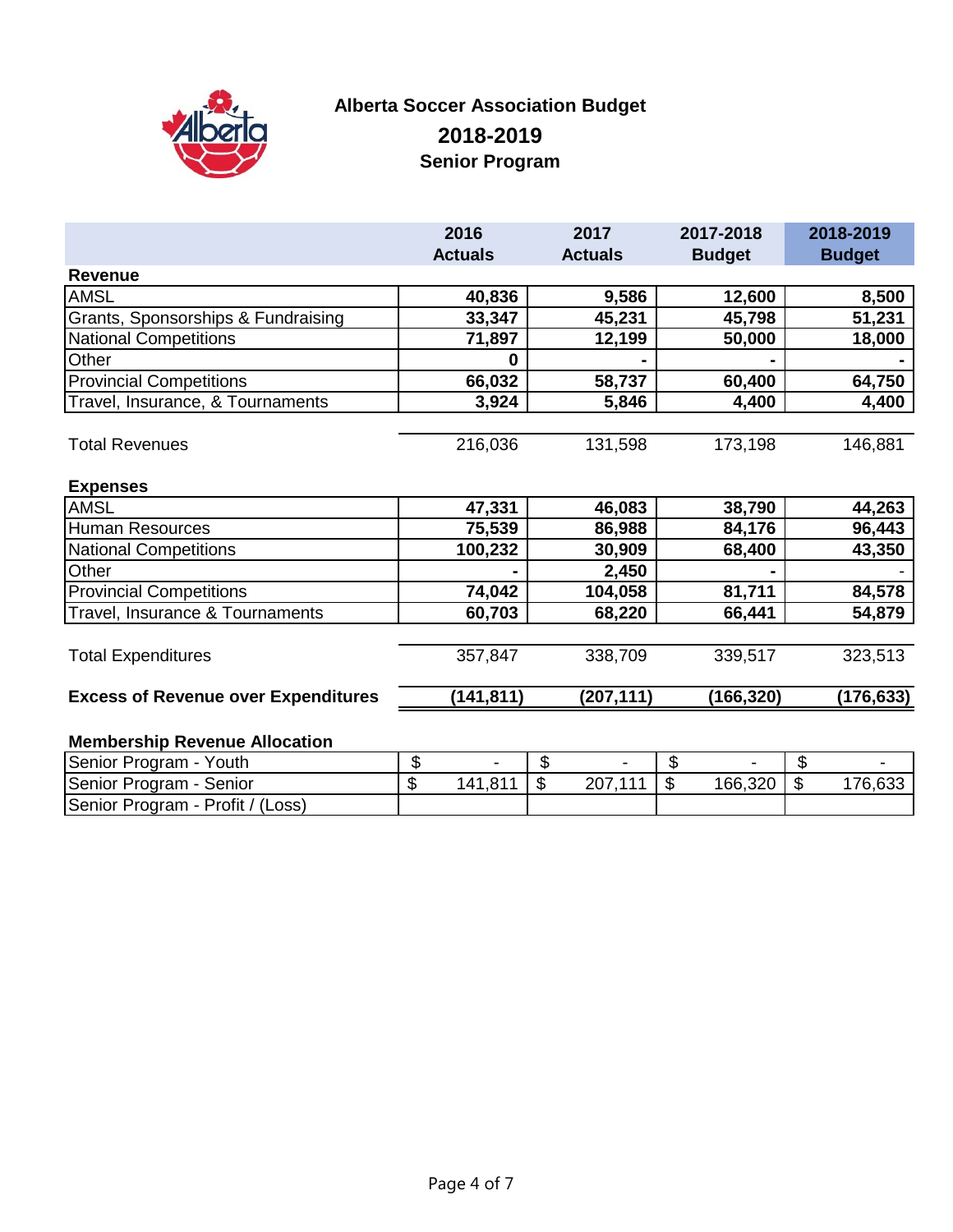

#### **Alberta Soccer Association Budget 2018-2019 Referee Program**

|                                            | 2016<br><b>Actuals</b> | 2017<br><b>Actuals</b>              | 2017-2018<br><b>Budget</b>          | 2018-2019<br><b>Budget</b>           |
|--------------------------------------------|------------------------|-------------------------------------|-------------------------------------|--------------------------------------|
| <b>Revenue</b>                             |                        |                                     |                                     |                                      |
| Grants, Sponsorship & Fundraising          | 32,715                 | 45,231                              | 44,798                              | 46,909                               |
| <b>Referee Courses</b>                     | 113,451                | 74,080                              | 89,169                              | 88,435                               |
| <b>Referee Registrations</b>               | 87,239                 | 130,279                             | 133,395                             | 145,596                              |
| Other                                      | 95,668                 | 77,872                              | 96,000                              | 74,750                               |
|                                            |                        |                                     |                                     |                                      |
| <b>Total Revenue</b>                       | 329,072                | 327,462                             | 363,362                             | 355,691                              |
|                                            |                        |                                     |                                     |                                      |
| <b>Expenses</b>                            |                        |                                     |                                     |                                      |
| <b>Human Resources</b>                     | 134,456                | 147,476                             | 146,950                             | 157,757                              |
| Other                                      | 102,746                | 108,725                             | 132,206                             | 113,051                              |
| <b>Referee Courses</b>                     | 76,231                 | 82,753                              | 83,465                              | 81,547                               |
| Referee Development                        | 72,241                 | 98,895                              | 94,200                              | 95,660                               |
| Referee Insurance & Levy                   | 3,113                  | 5,222                               | 5,051                               | 4,418                                |
|                                            |                        |                                     |                                     |                                      |
| <b>Total Expenses</b>                      | 388,787                | 443,071                             | 461,871                             | 452,433                              |
|                                            |                        |                                     |                                     |                                      |
| <b>Excess of Revenue over Expenditures</b> | (59, 715)              | (115, 609)                          | (98, 510)                           | (96,742)                             |
|                                            |                        |                                     |                                     |                                      |
| <b>Membership Revenue Allocation</b>       |                        |                                     |                                     |                                      |
| Referee Program - Youth                    | \$<br>37,999           | $\$\$<br>80,585                     | $\boldsymbol{\mathsf{S}}$<br>64,891 | $\boldsymbol{\mathsf{S}}$<br>61,423  |
| Referee Program - Senior                   | \$<br>21,715           | $\boldsymbol{\mathsf{S}}$<br>35,024 | \$<br>33,619                        | \$<br>28,919                         |
| Referee Program - Profit / (Loss)          |                        |                                     |                                     | $\boldsymbol{\mathsf{S}}$<br>(6,400) |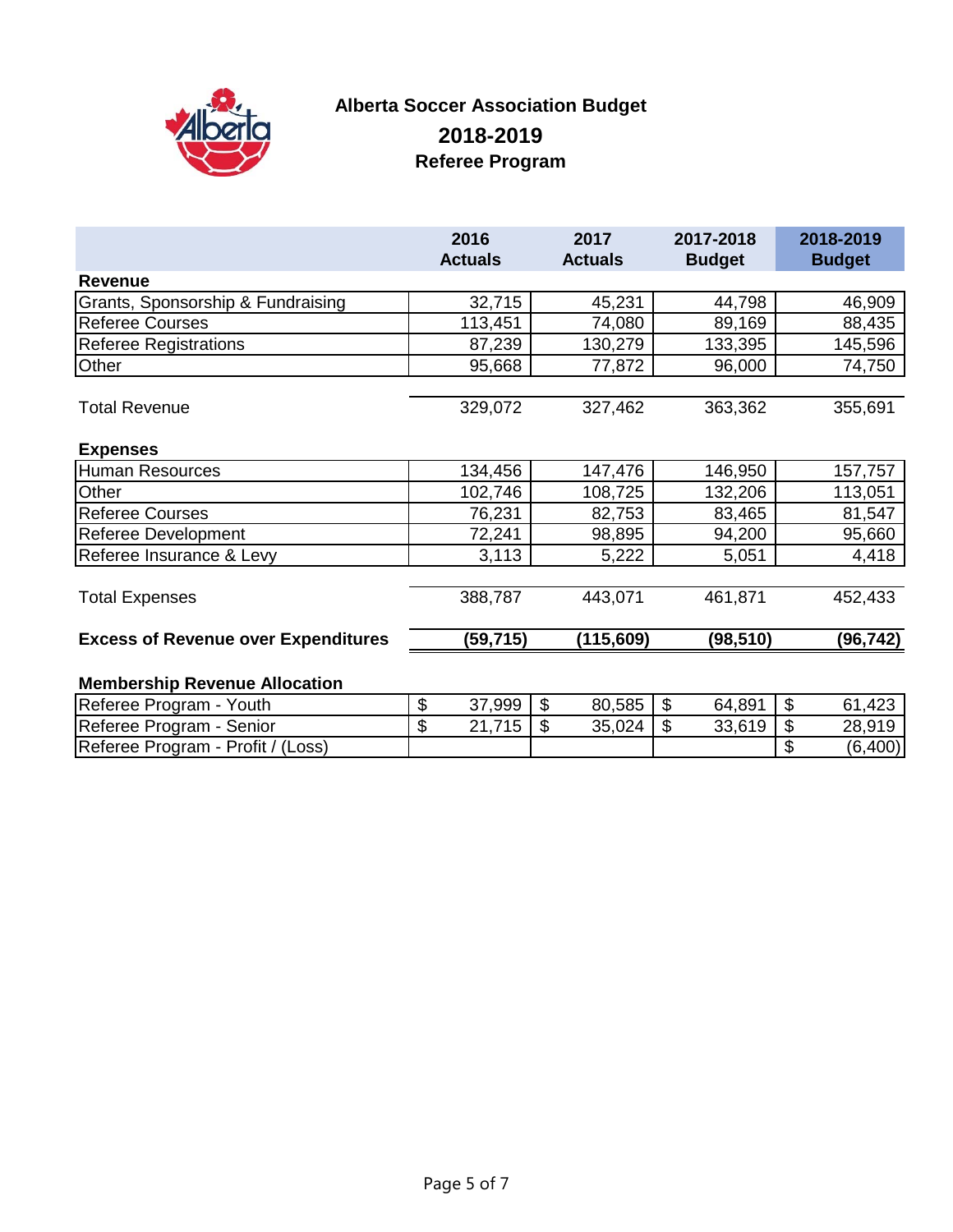

## **Alberta Soccer Association Budget 2018-2019 Coach Program**

|                                            | 2016<br><b>Actuals</b>                      | 2017<br><b>Actuals</b>                | 2017-2018<br><b>Budget</b> | 2018-19<br><b>Budget</b> |
|--------------------------------------------|---------------------------------------------|---------------------------------------|----------------------------|--------------------------|
| <b>Revenue</b>                             |                                             |                                       |                            |                          |
| <b>Coaching Courses</b>                    | 71,666                                      | 102,665                               | 112,200                    | 126,000                  |
| Grants, Sponsorship & Fundraising          | 60,215                                      | 68,231                                | 68,798                     | 70,909                   |
| Membership                                 | 24,564                                      | 32,136                                | 24,000                     | 10,000                   |
| Other                                      |                                             | 33                                    |                            |                          |
| <b>Total Revenue</b>                       | 156,444                                     | 203,065                               | 204,998                    | 206,909                  |
| <b>Expenses</b>                            |                                             |                                       |                            |                          |
| <b>Coaching Courses</b>                    | 108,390                                     | 112,043                               | 155,730                    | 153,285                  |
| <b>Grassroots Development</b>              | 11,927                                      | 45,409                                | 59,784                     | 59,784                   |
| Hi Performance Coaching                    | 50,551                                      | 51,562                                | 45,000                     | 40,000                   |
| <b>Human Resources</b>                     | 183,190                                     | 217,385                               | 239,935                    | 203,550                  |
| Insurance                                  | 7,783                                       | 13,925                                | 13,668                     | 11,957                   |
| Membership                                 |                                             |                                       |                            |                          |
| Other                                      | 11,154                                      | 12,315                                | 19,156                     | 15,755                   |
| <b>Total Expenses</b>                      | 372,996                                     | 452,639                               | 533,273                    | 484,331                  |
| <b>Excess of Revenue over Expenditures</b> | (216, 552)                                  | (249, 573)                            | (328, 275)                 | (277,421)                |
| <b>Membership Revenue Allocation</b>       |                                             |                                       |                            |                          |
| Coach Program - Youth                      | $\mathfrak{L}$<br>$\mathfrak{L}$<br>137.802 | $173.965$ $\overline{\phantom{1}}$ \$ | 216.242                    | - \$<br>176.140          |

| Coach Program -<br>Youth           | ۰D | .802<br>107<br>ו טי | ۰D | 3.965<br>172 | 216,242 |    | 176,140   |
|------------------------------------|----|---------------------|----|--------------|---------|----|-----------|
| Coach Program - Senior             | ۰D | 78,750              | ъD | 75,609       | 112,033 |    | 82,930    |
| Coach Program -<br>Profit / (Loss) |    |                     |    |              |         | ۰D | (18, 352) |